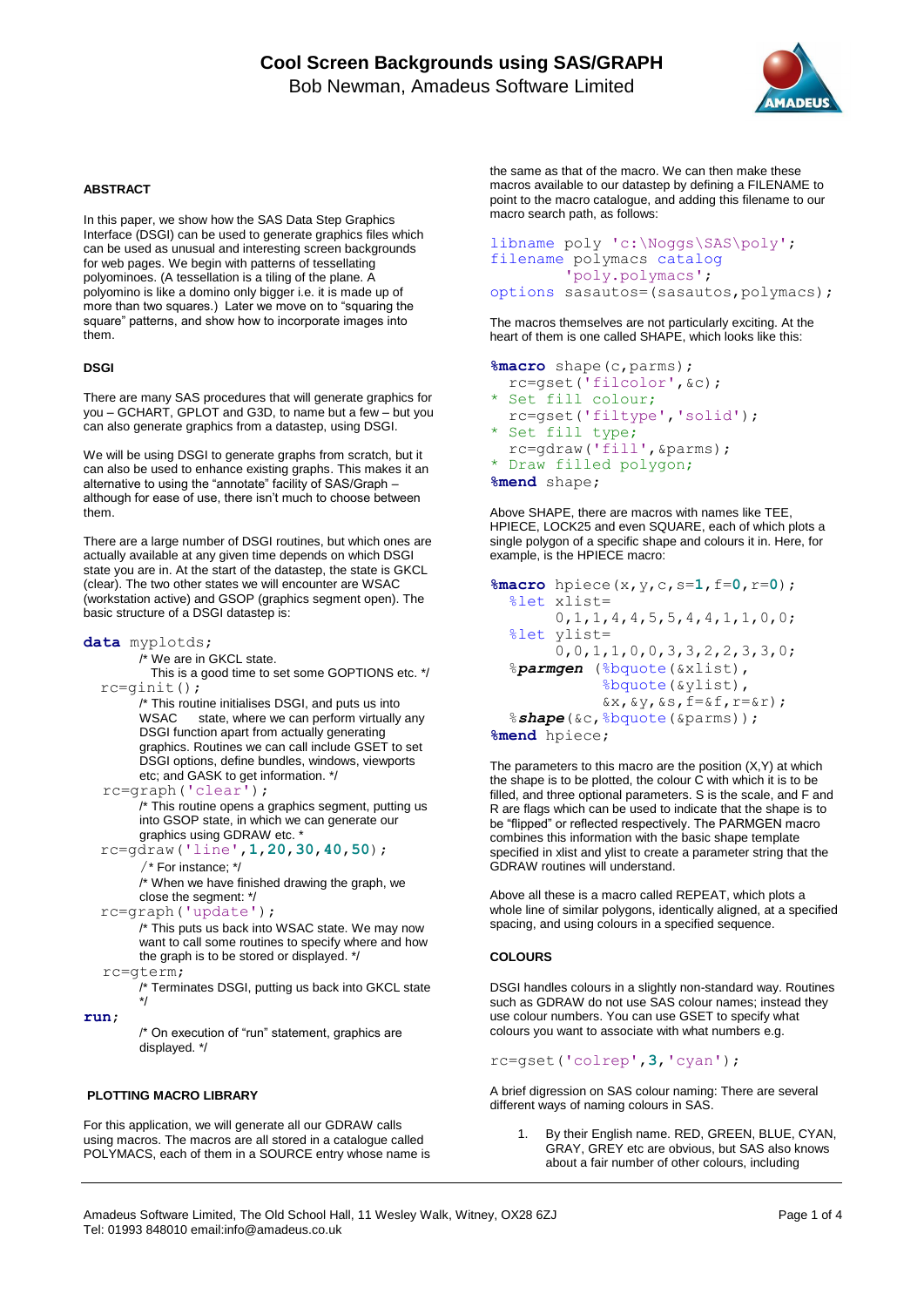

SALMON, TAN, OLIVE, VIOLET, LIME, MAROON, LILAC, STEEL etc.

- 2. By a SASsy abbreviation of an English phrase e.g. LIG (light green), VIPK (vivid pink), DAGRYBR (dark greyish yellowish brown!)
- 3. By an RGB specification e.g. CXFFFF00 for yellow.
- 4. By an HLS (hue/lightness/saturation) specification e.g. H0B480FF for yellow.

If the precise colour specified is not available on the output device being used, SAS will do the best it can.

To see what colours are defined, and what they look like on your screen, visi[t http://www.devenezia.com/docs/SAS/sas](http://www.devenezia.com/docs/SAS/sas-colors.html)[colors.html.](http://www.devenezia.com/docs/SAS/sas-colors.html)

For use with this application, I have defined a macro called COLDEF, which defines a set of colours suitable for use in a tessellating background e.g. "%coldef(violet);" defines colours 1 to 4 as four different tasteful shades of violet.

## **A SAMPLE PROGRAM**

Assuming the macros are already set up ready for use, here is the remainder of a program to generate part of a tessellation using the shape I have called HPIECE, and to display it on the screen. Note that the units we are using here are "PCT" i.e. percent of the graphics area.

```
Goptions reset=global gunit=pct 
targetdevice=pscolor;
%global parms count;
```

```
data null;
rc = \overline{qinit}();rc=graph('clear');
%coldef(green);
%let clist1=1;
%let clist2=2;
%repeat(hpiece,0,0,24,0,10,
      %bquote(&clist1),s=4);
%repeat(hpiece,4,8,24,0,10,
      %bquote(&clist2),s=4,f=1);
%repeat(hpiece,12,12,24,0,10,
      %bquote(&clist1),s=4);
%repeat(hpiece,16,20,24,0,10,
      %bquote(&clist2),s=4,f=1);
%repeat(hpiece,24,24,24,0,10,
      %bquote(&clist1),s=4);
%repeat(hpiece,28,32,24,0,10,
      %bquote(&clist2),s=4,f=1);
%repeat(hpiece,36,36,24,0,10,
      %bquote(&clist1),s=4);
%repeat(hpiece,40,44,24,0,10,
      %bquote(&clist2),s=4,f=1);
%repeat(hpiece,48,48,24,0,10,
      %bquote(&clist1),s=4);
%repeat(hpiece,52,56,24,0,10,
      %bquote(&clist2),s=4,f=1);
%repeat(hpiece,60,60,24,0,10,
      %bquote(&clist1),s=4);
%repeat(hpiece,64,68,24,0,10,
      %bquote(&clist2),s=4,f=1);
rc=graph('update');
rc=gterm();
run;
```
The output looks like this. It's a bit untidy, but good enough for us to convince ourselves that the shape really does tessellate (i.e. tile the plane), and also for us to identify how much of the pattern we need to save in our graphics file for use as a screen background. In this case, it looks as though the pattern repeats every 6 squares horizontally, and also every 6 squares vertically. We'll use squares 16 pixels on a side, so our graphics file will be 96x96 pixels.



# **CREATING THE GRAPHICS FILE**

We are now ready to create the graphics file. We need to change our program in only two places:

First, we must specify a FILENAME for our graphics file, and alter the GOPTIONS to specify output to it, in some suitable format – here I have used PNG. SAS provides drivers for several others – you can use PROC GDEVICE to find what is available. We use the XPIXELS and YPIXELS options to specify the size of our image.

The other change is that we have to arrange for the graphics file to contain only the 6x6 squares (96x96 pixels) of design that we want. To achieve this, we define a *window* using GSET('window'). The co-ordinates and dimensions here are specified in percent of the graphics area. This window is given a transformation number. We clip around the edge of the window using GSET('clip'). We then activate the transformation using GSET('transno').

The revised program looks like this:

```
filename png 
"c:\Noggs\SAS\poly\polyh.png";
goptions reset=global cback=WHITE
      device=PNG gsfname=png 
      gsfmode=replace 
      gaccess=sasgafix gsflen=80
      display gunit=pct xpixels=96
      ypixels=96;
%global parms count;
data null;
rc = \overline{qinit}();rc=graph('clear');
rc=gset('clip','on');
rc=gset('window',1,44,24,68,48);
rc=gset('transno',1);
```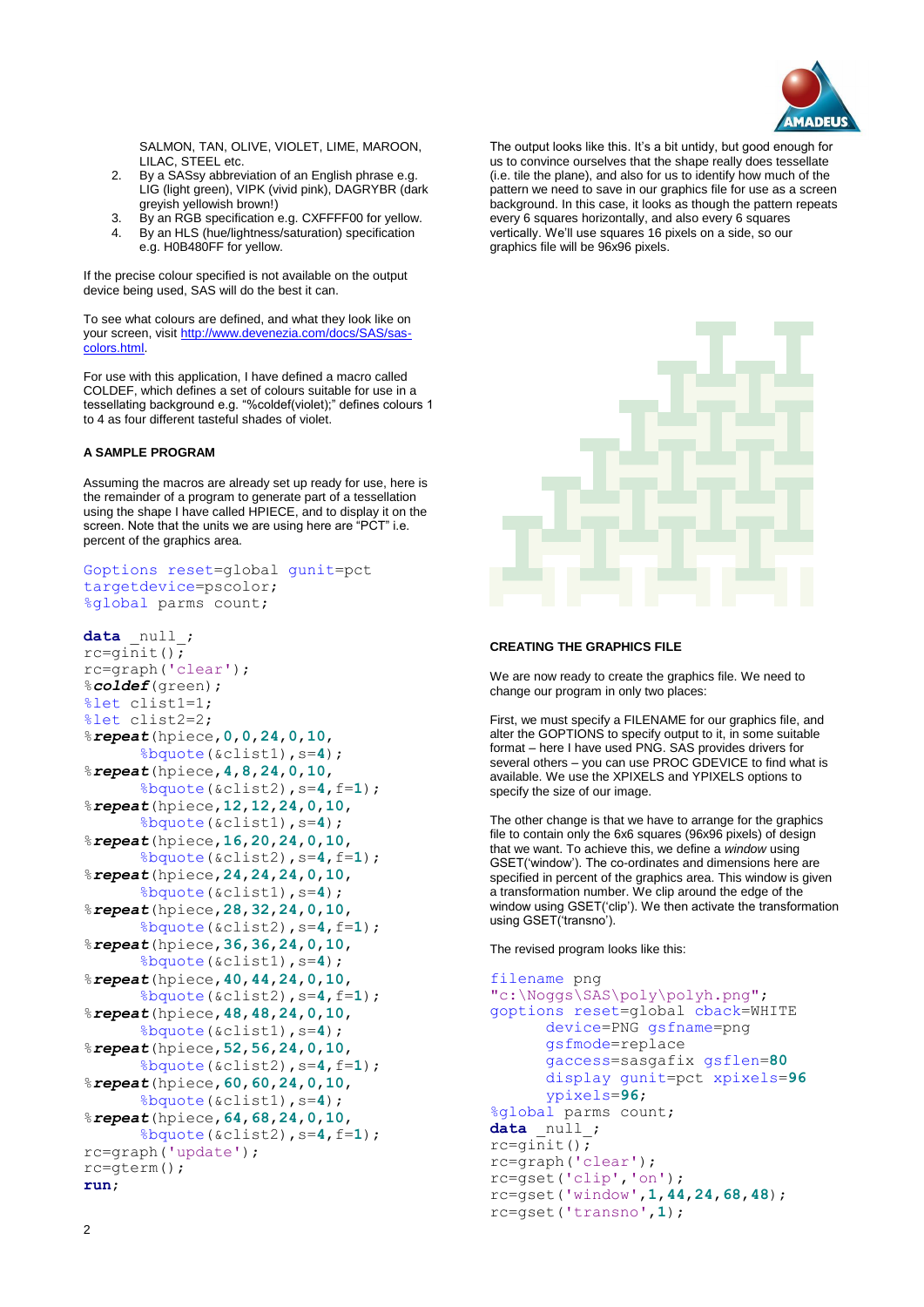

### %*coldef*(green); %let clist1=1; %let clist2=2; %*repeat*(hpiece,**0**,**0**,**24**,**0**,**10**, %bquote(&clist1),s=**4**);

and then as before.

The resulting image in the PNG file looks like this:



To see what the finished background looks like, go to <http://www.noggs.dsl.pipex.com/ts/>. This page also incorporates a number of other backgrounds, all created in much the same way. You will see them as you move the cursor over the relevant links. (This is achieved using Javascript rollovers, which are not covered in the present paper. I do not claim to be a Javascript expert!)

#### **SQUARING THE SQUARE**

The other page in the "ts" part of my website is devoted to a "squaring the square" pattern. Surprisingly, it is possible to dissect a square into a number of smaller squares, all of different sizes. The story of how this was discovered is quite entertaining; there is also an intriguing isomorphism between constructing rectangles from different-sized squares, and solving electrical circuits using Kirchoff's laws. Martin Gardner devoted one of his columns in Scientific American to the subject. For an only slightly heavier account of the underlying mathematics, see

[http://www.math.uwaterloo.ca/navigation/ideas/articles/honsber](http://www.math.uwaterloo.ca/navigation/ideas/articles/honsberger2/index.shtml) [ger2/index.shtml.](http://www.math.uwaterloo.ca/navigation/ideas/articles/honsberger2/index.shtml)

For our present purposes, this is just another geometric pattern that we can generate easily using our existing repertoire of macros. The code gets slightly messier because the total (logical) size of the pattern is 175x175, and yet we are obliged to specify all the coordinates in terms of percent of the graphics area. We will take the side of our smallest square to be 1 pixel, giving an image of 175x175 pixels. (We would have preferred 350x350 or 525x525, but the most the SAS PNG driver can handle is 615x345.)

It also becomes clear, when we are looking at squares, that our SAS code and the graphics drivers are not yet quite on the same wavelength. In order to get in the graphics file something that looks to us to be a 12x12 square, for example, we have to try to plot an 11x11 square. Similarly, to plot a 1x1 square - a single pixel – we have to try to plot a 0x0 square.

So above our SQUARE macro (which plots a square in the obvious way) we define a new macro RSQUARE which subtracts one from the side of the square, and also halves all the coordinate values to make them acceptable in the PCT units we are obliged to use at this stage.

```
%macro rsquare(x, y, c, s=1, q=2);
   %square(%sysevalf(&x/&q),
           %sysevalf(&y/&q),&c,
           s=%sysevalf((&s-1)/&q));
%mend rsquare;
```




The new concept we are going to introduce is *viewports*, which we will use to superimpose images on our pattern of squares. The image concerned must already exist as an entry in a SAS graphics catalogue. It is possible to paste a wide range of graphics formats into SAS and save them as such entries, although this technique results in a bitmap with no particular structure discernible to SAS. I preferred to try out PROC GIMPORT to import some images "properly". Unfortunately GIMPORT (still!) only supports CGM graphics, which I suspect most other packages have forgotten altogether. I could find only one library of freely-available CGM images on the web, so I used it (with thanks to a gentleman who calls himself Kiyotei). The code to read in a CGM image looks like this:

```
filename cgmfile 
'C:\Noggs\SAS\poly\cgm\
   cgmclips\sunprst.cgm';
proc gimport fileref=cgmfile 
              format=binary;
run;
```
The first such gimport will yield an entry called "cgm" in the graphics catalogue. Subsequent entries will be called "cgm1", "cgm2" etc.

Once the images have been read into SAS graphics entries, the new programming technique we require amounts simply to defining a viewport corresponding to one of the squares of our basic pattern, associating the desired image with it, and then activating it. The image is automatically scaled to fit the chosen square. The relevant code looks like this:

```
rc=gset('viewport',2,94./175,94./175,
         1.,1.);
rc=gset('transno',2);
rc=graph('insert','cgm');
```
and it can go in just before the

rc=graph('update');

which generates the output. Here "2" is the viewport number, and the other 4 parameters to the "viewport" call are the coordinates of the bottom-left and top-right corners of the area into which the image is to be inserted. These are all expressed as fractions of the graphics area. "cgm" in the "insert" call is the name of the entry in the SAS graphics catalogue which contains the image.

The resulting image looks like this: